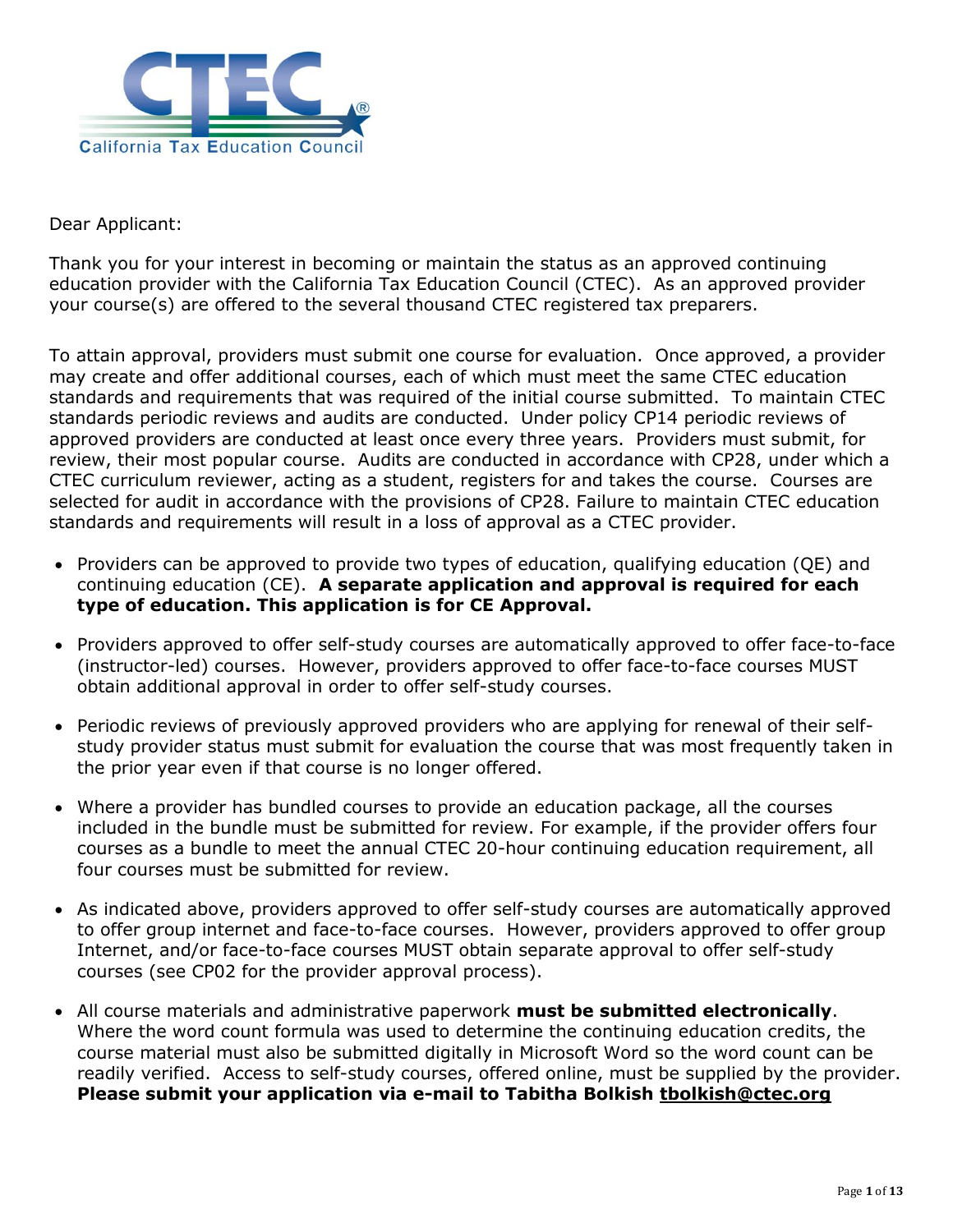### **CONTINUING EDUCATION CURRICULUM REVIEW COSTS**

- **Continuing Education Applicants:** Providers wishing to obtain CTEC approval to offer continuing education must submit \$600 with their application packet.
- Public Universities and Colleges are exempt from submitting provider curriculum review fees.

**Subsequent Curriculum Review Costs** - If curriculum approval is not received during the initial curriculum review, additional fees will be assessed. (See CP14).

*Submission of Application:* The applicant must assemble and label the required components and submit it to CTEC with the appropriate non-refundable application fee (Reference: CTEC Policy CP15 – Provider Curriculum Review Expense).

**Administrative Review**: Once received, the packet will be logged in for date of receipt, and an initial administrative review will be performed to ensure that all required components have been included. If required components have been omitted, CTEC will notify you in writing identifying missing information. You are required to submit the requested information within 30 calendar days of the date of notification. Incomplete applications are subject to a \$250 administration fee that must be included with each corrective submission. Failure to respond within 30 calendar days will be considered to be a withdrawal of the application and any further submission by the provider will be considered a new application subject to provider fees.

*Curriculum Review*: Once a complete packet has been received and initial administrative review has been completed, the materials will be sent to the curriculum reviewer. The curriculum reviewer will review the course, for compliance with CTEC standards. Course materials will not be reviewed until a complete application has been received.

**Determination:** The curriculum reviewer will provide to the Curriculum Provider Standards Committee a recommendation for approval or denial. If an applicant is denied, the reasons for the recommendation of denial will be submitted, in writing, to the Curriculum Provider Standards Committee. The Curriculum Provider Standards Committee will review the recommendation for appropriate action.

Once your course materials have been reviewed, you will receive written notification of the determination (approval or denial) within 60 days.

If your application is denied you may as provided in CP03, appeal the decision to the CTEC Board. Alternatively you may re-submit a new application and start the process new.

We look forward to receiving your application. Please direct any questions you may have to Tabitha Bolkish at (877) 850-2832 or via e-mail [tbolkish@ctec.org](mailto:tbolkish@ctec.org)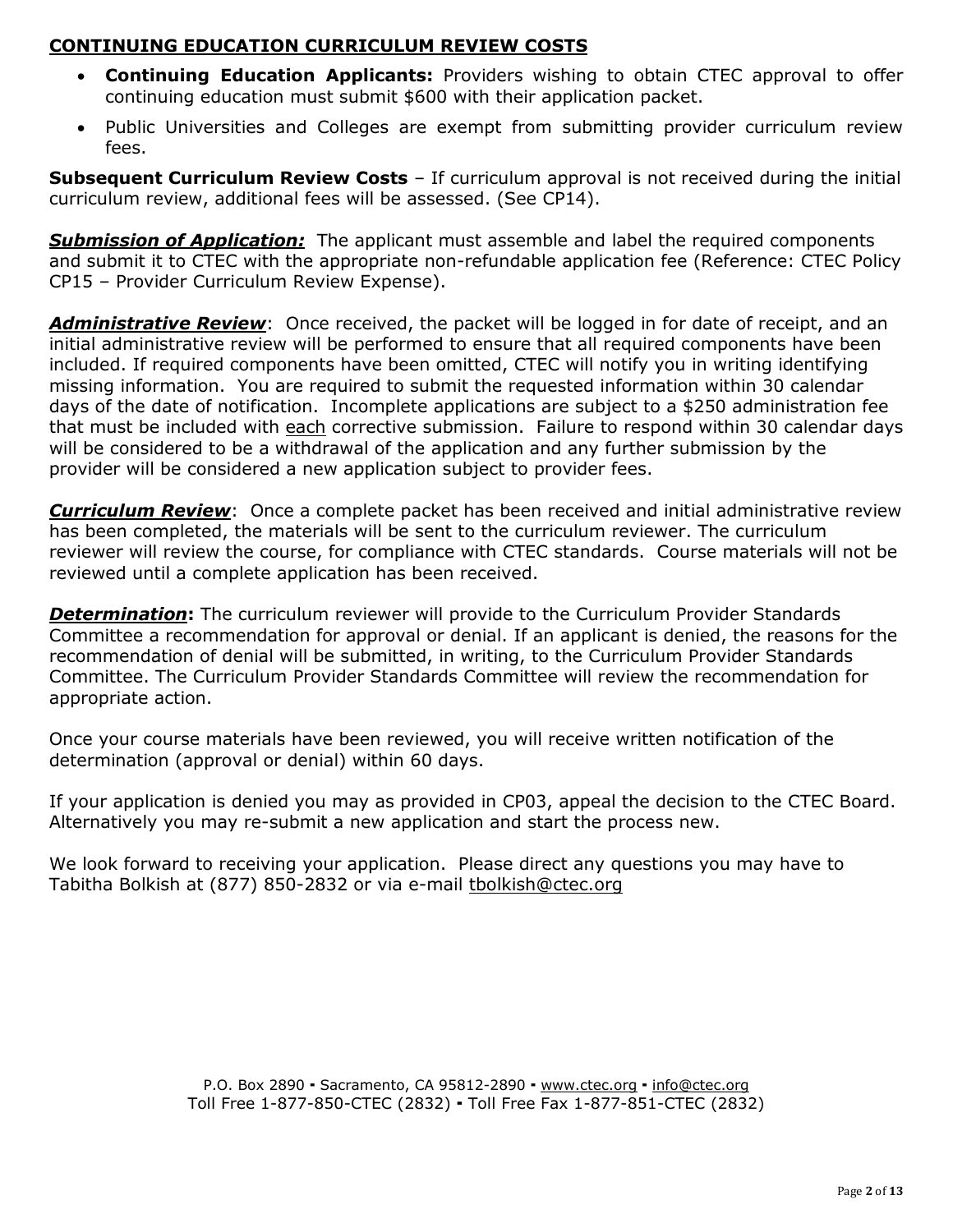

### **CE Periodic Review Provider Application**

Schools seeking to be approved by the California Tax Education Council to meet the requirements of the Business and Professions Code §22250-22259 should use this form.

Please print or type all information

|                                                                                                                                                                                                                                           | Mailing Address 2008 2009 2009 2010 2020 2021 2022 2023 2024 2022 2023 2024 2022 2023 2024 2022 2023 2024 2023                    |
|-------------------------------------------------------------------------------------------------------------------------------------------------------------------------------------------------------------------------------------------|-----------------------------------------------------------------------------------------------------------------------------------|
|                                                                                                                                                                                                                                           | Phone $(\_\_\_\_\_\_\_\_\_\$ Cell $(\_\_\_\_\_\_\_\_$ is for CTEC office use only) Fax $(\_\_\_\_\_\_\_\_\_$                      |
|                                                                                                                                                                                                                                           |                                                                                                                                   |
| <b>Applicant is:</b><br>□ Individual □ Corporation (Corporation number - if applicable) _______________<br>□ Partnership □ University/College/School □ Non Profit Org. □ Government Agency<br>□ Other (describe) ________________________ |                                                                                                                                   |
|                                                                                                                                                                                                                                           |                                                                                                                                   |
|                                                                                                                                                                                                                                           |                                                                                                                                   |
| Approval is requested to offer $\Box$ Continuing Education                                                                                                                                                                                |                                                                                                                                   |
|                                                                                                                                                                                                                                           | <b>Approval is requested to offer</b> (Check all that apply) $\Box$ Face-to-face (instructor led) Courses<br>□ Self-study Courses |
| <b>IRS Approved Provider letter</b>                                                                                                                                                                                                       |                                                                                                                                   |
| $\Box$ The applicant is an IRS Approved Provider. Must attach a copy of the IRS approval letter.                                                                                                                                          |                                                                                                                                   |
| $\bigcap$                                                                                                                                                                                                                                 |                                                                                                                                   |

#### **OWNERS/OFFICERS**  Please list those responsible for the management of the applicant. If applicant is an individual, list that individual. Partnerships should list general partners. Corporations and associations should list three officers. Colleges, Universities and agencies should list their top three managers or administrators.

| <b>NAME</b> | <b>TITLE</b> | <b>PHONE #</b> |
|-------------|--------------|----------------|
|             |              |                |
|             |              |                |
|             |              |                |

#### **ATTESTATION**

Having been duly authorized by the provider, I hereby attest that:

- 1. The provider has appointed the individual listed as the CTEC administrator to that position.
- 2. The provider will adhere to the standards, guidelines and policies of the California Tax Education Council.
- 3. Should the provider fail to abide by the standards, guidelines and policies of the California Tax Education Council (or the IRS when applicable), CTEC may withdraw the provider's approval.

| <b>Signature</b>         | <b>Name</b>                    | Title                    | <b>Date</b>                                       |
|--------------------------|--------------------------------|--------------------------|---------------------------------------------------|
|                          | (For Office Use Only)          |                          |                                                   |
| Date of receipt          | Date submitted for review      | Date of resubmission     |                                                   |
| Complete<br>Incomplete   | Letter for complete/incomplete | CE                       |                                                   |
| Check $#$<br>Amount      | Date Approved<br>Denied        |                          | Face-to-face -instructor led / Self-study Courses |
| Approved provider number | IRS Approved provider number   | Date for periodic review |                                                   |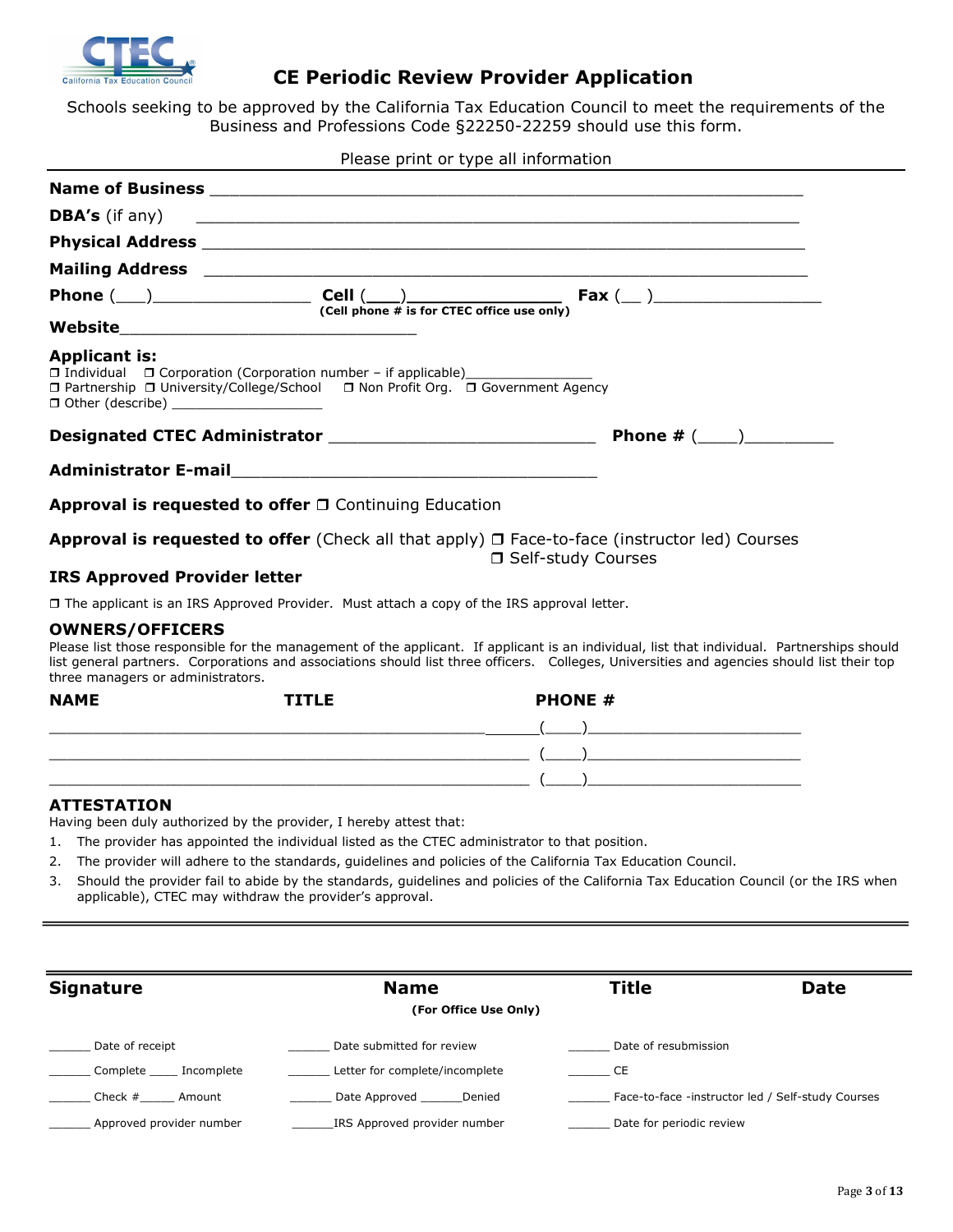## **PROVIDER APPLICATION CHECKLIST**

This checklist is provided to insure that applications are complete and the course material meets CTEC educational requirements. The checklist must be completed and included with each application. **Applications submitted without a completed checklist will be returned and will be subject to a \$250 administration fee that must be included with each corrective submission**.

CAUTION: **If curriculum approval is not** granted **during the initial curriculum review, additional fees will be assessed** (reference CTEC Policy CP-14)**.**

### **IMPORTANT**

All materials required for the review **must be submitted electronically.** Materials will not be retrieved from the provider's website or other online source. **Access to self-study courses, offered online, must be supplied by the provider.** This access will only be used by reviewers to verify the bona fide nature of the online delivery platform. Reviewers *do not* complete all or any specific aspect of the course. If required materials and/or online access are not supplied the application will be rejected and returned. Where the word count formula is used to determine the course CE hours, the course materials must be submitted as Microsoft Word file so the word count can be verified.

**A checklist is included to aid you in assembling your packet of materials for review. Please follow this checklist, to ensure that your application is complete. Incomplete applications will be subject to the provisions outlined below.** 

## *GENERAL APPLICATION CHECKLIST*

### **A. Applicant certifies that they have read and understand the CTEC provider policies and this application complies with those policies.**

 $\Box$  YES  $\Box$  NO

**If NO** - **STOP**, Do not submit this application

### **B. Application is for:**

*Commentary: Separate approvals are required for qualifying education (QE) and continuing education (CE).*

 $\Box$  CONTINUING EDUCATION

### **C. Application is for** (Check one)**:**

*Commentary: Providers approved for self-study courses are also approved for face-to-face presentations. However providers approved for only face-to-face courses are NOT also approved for self-study courses. Thus a provider seeking approval for both face-to-face and self-study courses must submit a self-study course for approval.* 

 $\Box$  SELE-STUDY COURSE  $\Box$  FACE TO FACE PRESENTATIONS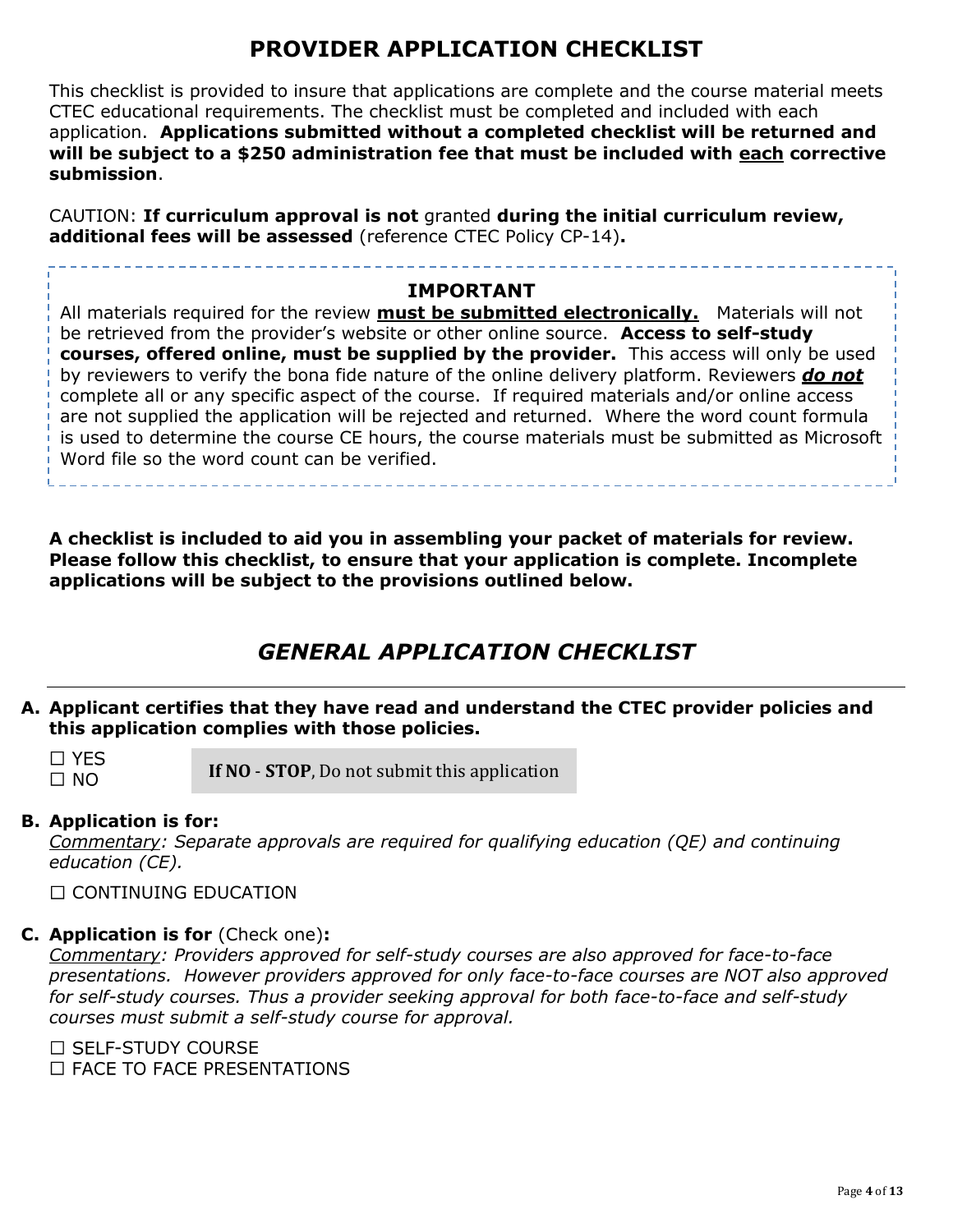### **D. Non-Refundable Application Review Fee Attached** (Check one)**:**

*Commentary: Providers seeking approval for CE courses must include an application fee of \$600.* 

*The fee must be paid by check or money order with the application and made payable to the "California Tax Education Council."* 

*Public Universities and Colleges are exempt from the application fee.* 

600 – CONTINUING EDUCATION COURSE  $\Box$ 

 NO FEE – PUBLIC UNIVERSITIES AND COLLEGES  $\Box$ 

*CAUTION: If curriculum approval is not attained during the initial curriculum review, additional fees will be assessed (reference CTEC Policy CP14). Therefore it is incumbent upon an applicant to submit a complete and accurate application.*

#### **E. Renewal or First Time Application** (Check as appropriate):

*Commentary: Renewal of an application, where a course is a self-study course, the applicant is required to submit the provider's most popular course for the prior year.* 

 $\Box$  RENEWAL - if checked, indicate whether course is:  $\Box$  Most popular

□ FIRST TIME APPLICATION

### *COURSE DEVELOPMENT CHECKLIST*

- **F. Course Development Requirements**, Reference CTEC policy CP23 Complete the following series of questions:
	- 1. **The course content is** (Check one): *Commentary: Curriculum content is restricted to federal and California taxation. (Business & Professions Code Section 22255(b)).*
	- $\Box$  FEDERAL TAXATION
	- $\Box$  CALIFORNIA TAXATION
	- 2. **Learning Objectives** (Check one)

*Commentary: Learning objectives should clearly state what level of knowledge or skill a participant is expected to achieve after completing a particular course. Course descriptions should be informative to potential participants.* 

- □ BASIC
- INTERMEDIATE
- □ ADVANCED
- $\Box$  UPDATE
- $\Box$  OVERVIEW
- 3. **Prerequisites, and advance preparation** (Answer Question)

*Commentary: Prerequisites should be written in clear and precise language so that potential participants can readily ascertain whether they qualify for the course and whether the specified course level is appropriate for them.* 

DOES THIS COURSE CLEARLY STATE THE LEARNING OBJECTIVES? ........ TYes Tho

### **IF NO, THE COURSE DOES NOT QUALIFY FOR THE CTEC CREDIT! DO NOT SUBMIT APPLICATION.**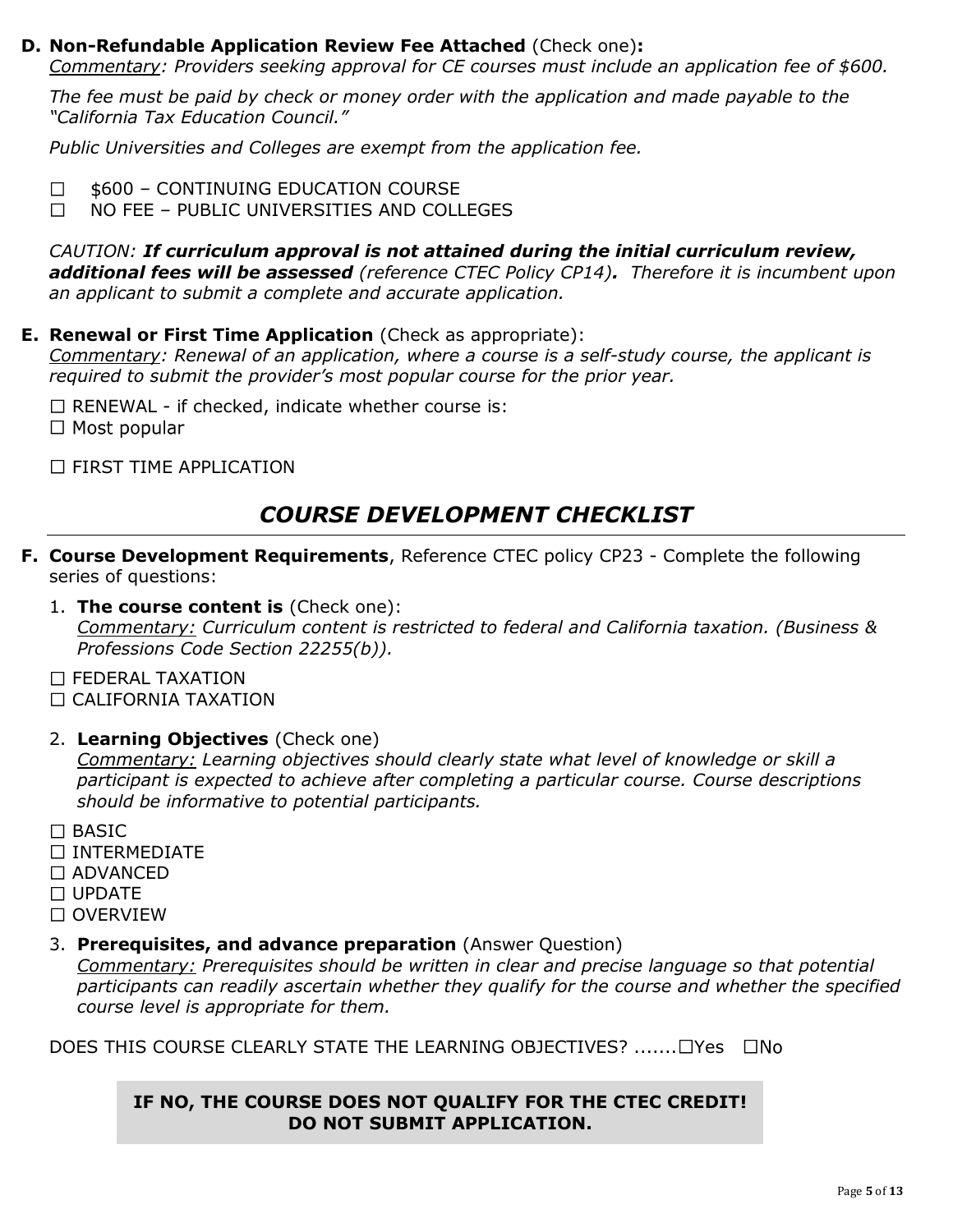### 4. **Qualified Curriculum Provider is an:** (Check one)

*Commentary: Courses must be developed and taught by individuals or teams having expertise in the subject matter. They must be a CRTP, EA, CPA, tax attorney or an individual with expertise demonstrated through practical experience.*

- **Q** CRTP
- $\Box$  EA
- $\Box$  CPA
- TAX ATTORNEY
- OTHER

Attach statement including; name(s), contact information and details of qualifications and expertise in the subject matter of the course.

### 5. **Course Materials are:** (Answer Question)

*Commentary - Curriculum providers must ensure that materials are clearly written, technically accurate, current, complete, and sufficient to meet the course's learning objectives. To meet learning objectives the instructional material, including questions, must be clearly written so as to be understood by the student to whose technical level of knowledge and experience the course is directed. This includes not only technical accuracy, but also grammatical and syntactical correctness to the extent that lack of syntactical correctness adversely affects the quality of the course such that educational objectives are compromised to a disqualifying extent.* 

□ Yes □ NO THE COURSE MATERIALS ARE CLEARLY WRITTEN, TECHNICALLY ACCURATE, CURRENT, COMPLETE, AND SUFFICIENT TO MEET THE COURSE'S LEARNING OBJECTIVES. (See CP23(j)(5))

### **IF NO, THE COURSE DOES NOT QUALIFY FOR CTEC CREDIT! DO NOT SUBMIT APPLICATION.**

## *SELF-STUDY COURSE CHECKLIST*

### **G. If the Course is a Self Study Course Complete the Following**:

**1. Use of general professional literature**, IRS/FTB or other government publications, or reference manuals are **such as tax guides not suited to use as a tax course text.** (Check one):

### YES - **course includes prohibited material**

### NO - **course does not include prohibited material**

*Commentary: CTEC policy CP24 generally prohibits or limits the use of general professional literature, IRS/FTB or other government publications, or reference manuals such as tax guides as course material.* 

*When using the word count formula (worksheet below) the word count shall not include any material from the type of publications listed above.* 

*Submissions where the word count has not been properly adjusted shall be returned. CAUTION: Where an attempt to disguise un-allowed text is discovered, the course shall be rejected without further review.*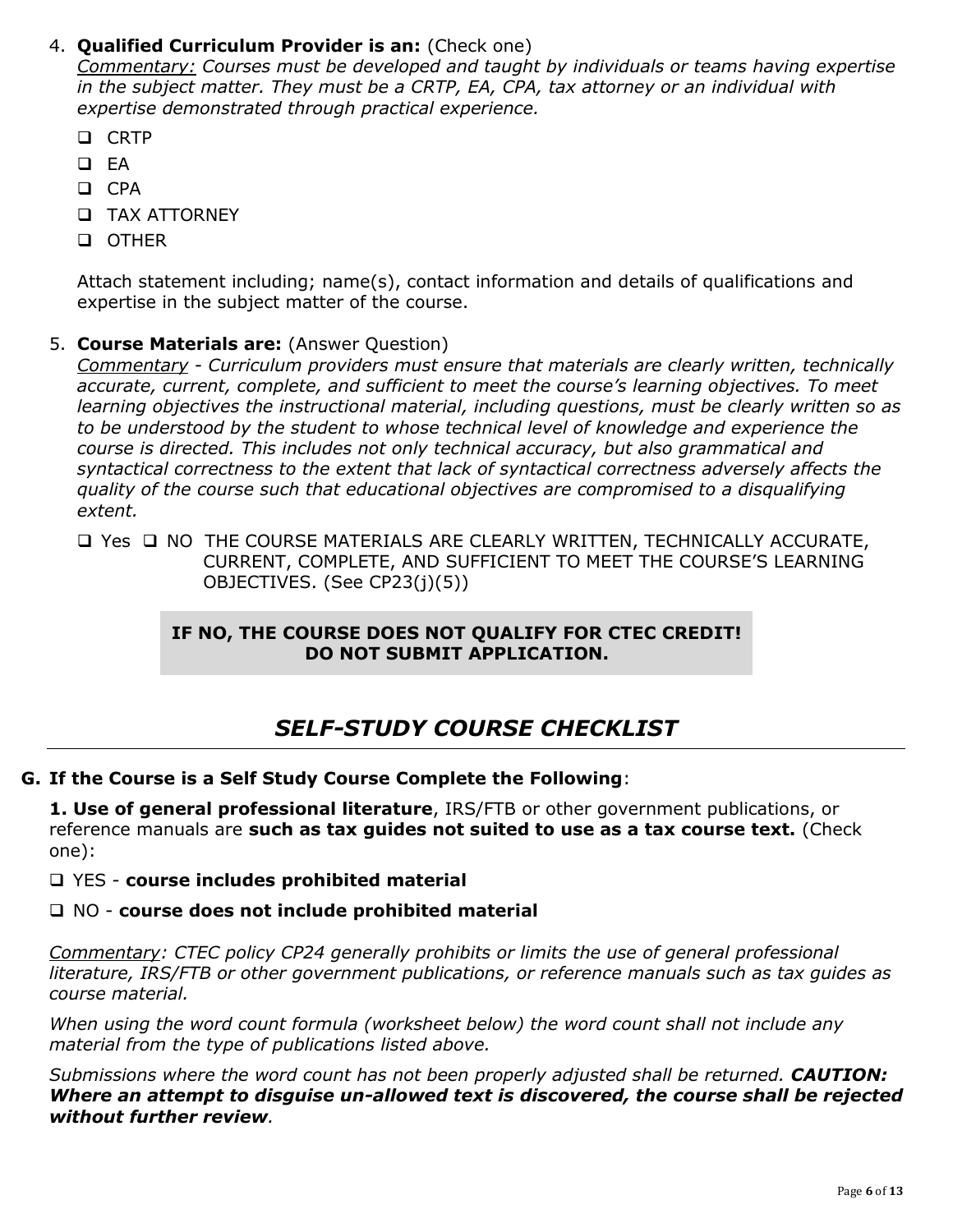**If you answered Yes to question G1**, clearly identify any and all quotations from such publications. Describe how publication material is identified:

\_\_\_\_\_\_\_\_\_\_\_\_\_\_\_\_\_\_\_\_\_\_\_\_\_\_\_\_\_\_\_. (For example, identification methods may include highlighting with distinct colors, italics, or underlining.)

### **2. Method used the determine CE award** *hours* (Check one):

*Commentary: CE award hours must be based upon either pilot testing or word count formula. Reference CTEC policy CP13.* 

- CE AWARD BASED UPON PILOT TESTING AND NO GENERAL PROFESSIONAL LITERATURE WAS USED (See G1 above) – **complete Part I next page**. Note: When using the pilot testing method, no publication material can be included in the material as there is no way to adjust the pilot testing results for the inclusion of banned materials.
- CE HOUR AWARD BASED UPON WORD COUNT FORMULA **Complete Part II next page**. Note the word count does not include publication material or excerpts from publications.

## **Part I – Pilot Test Results**

If the course was purchased from a third party provider who provided the pilot course, complete the following:

Name of the third party provider: \_\_\_\_\_\_\_\_\_\_\_\_\_\_\_\_\_\_\_\_\_\_\_\_\_\_\_\_\_\_\_\_\_\_\_\_\_\_\_

| Is that third party provider an approved CTEC or NASBA provider? $\square$ Yes $\square$ No |  |
|---------------------------------------------------------------------------------------------|--|
| Third parties CTEC or NASBA provider number:                                                |  |

If the course pilot testing was conducted by the applicant, provide the following information for each pilot test (minimum 3) on a separate document attached to this application.

- Pilot tester's name
- Contact information including address and valid phone number
- Credential description and credential number (must be CRTP, EA or CPA)
- Number of minutes taken to complete course
- A statement that the pilot tester is independent of the course developers

CE Award based on pilot test results:

### **Part II - Word Count Formula Computation**

| 2. |                                                                                                                                                                                                                                                      |  |
|----|------------------------------------------------------------------------------------------------------------------------------------------------------------------------------------------------------------------------------------------------------|--|
|    | (b) Number of words quoted (taken) from un-allowed publications<br>(See paragraph 2 below and CP13). Identify these quotes in the<br>course material so the reviewer can identify them. Use a highlighter<br>or circle the un-allowed text material. |  |
|    |                                                                                                                                                                                                                                                      |  |
|    |                                                                                                                                                                                                                                                      |  |
|    |                                                                                                                                                                                                                                                      |  |
|    |                                                                                                                                                                                                                                                      |  |
|    |                                                                                                                                                                                                                                                      |  |
|    |                                                                                                                                                                                                                                                      |  |
|    | 9. Enter the duration (in minutes) of any audio/visual content included in the course _______                                                                                                                                                        |  |
|    |                                                                                                                                                                                                                                                      |  |
|    |                                                                                                                                                                                                                                                      |  |
|    | 12. CE Award for class (rounded down to the nearest CE credit)                                                                                                                                                                                       |  |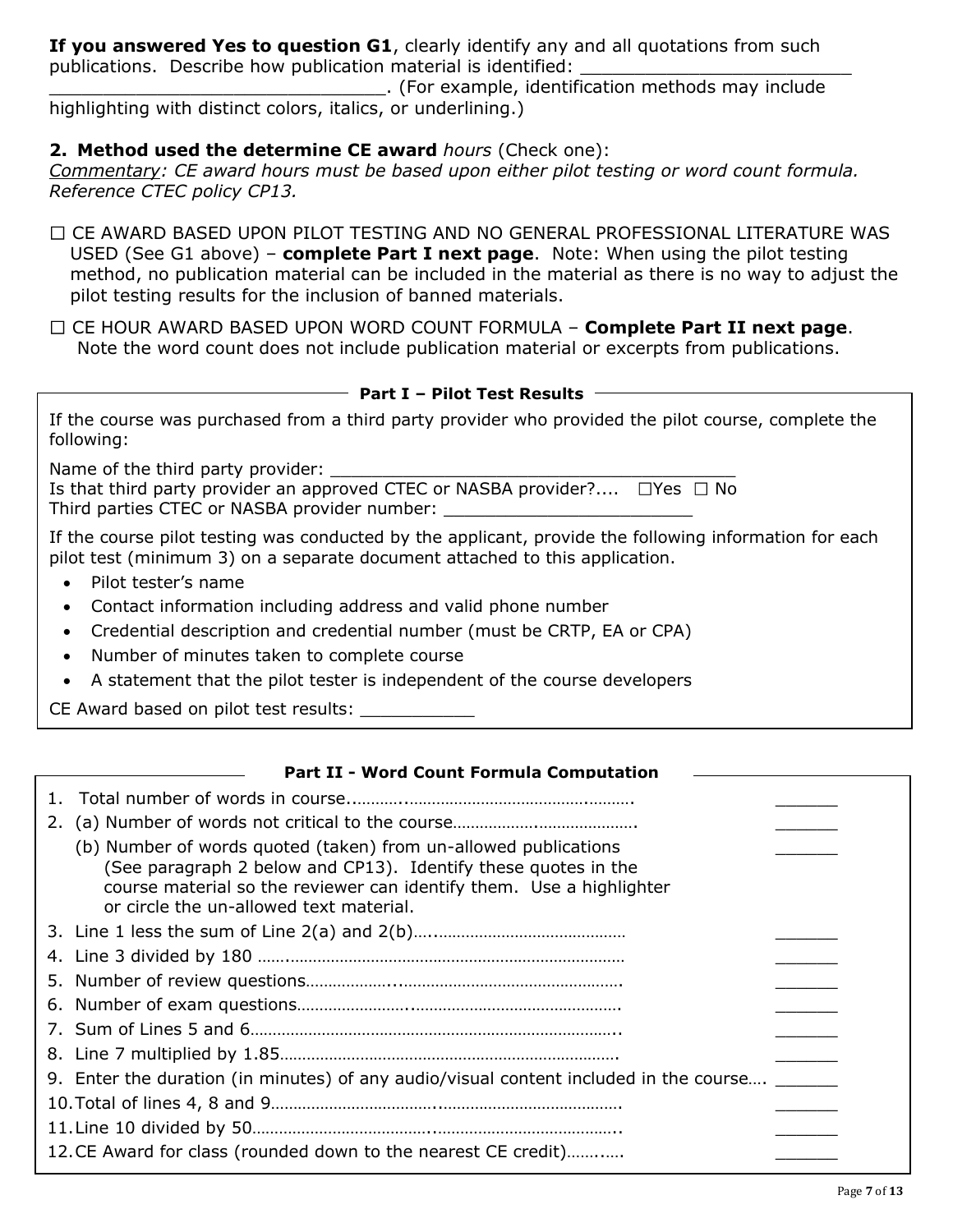*Commentary: Words not included in the word count:*

- *1. Any and all material not critical to the achievement of the stated learning objectives for the course;*
- *2. The words in the course introduction;*
- *3. Instructions to the learner;*
- *4. Author/course developer biographies;*
- *5. Table of contents;*
- *6. Glossary;*
- *7. Supplementary reference materials;*
- *8. Appendices.*

### **3. Course meets Interactive Requirement (Check as appropriate)**

*Commentary: CTEC policy CP13 requires all self-study courses be interactive. Therefore, the course must include a minimum of 3 multi-choice review questions for each CE hour awarded. Questions must be placed at the end of each learning activity throughout the course at sufficient intervals to allow the learner to evaluate the material that needs to be re-studied. Multiple choice questions must have a minimum of 4 possible answers. True-false questions may be included as review questions but do not count towards the question minimum.* 

- COURSE INCLUDES A MINIMUM OF 3 MULTI-CHOICE REVIEW QUESTIONS FOR EACH CE AWARD HOUR AWARDED
- $\Box$  REVIEW QUESTIONS ARE PLACED AT THE END OF EACH LEARNING ACTIVITY THROUGHOUT THE COURSE AT SUFFICIENT INTERVALS TO ALLOW THE LEARNER TO EVALUATE THE MATERIAL THAT NEEDS TO BE RE-STUDIED?

### **IF ALL BOXES ARE NOT CHECKED, STOP. THIS COURSE IS NOT SUITABLE FOR CTEC APPROVAL! DO NOT SUBMIT APPLICATION.**

### **4. Course meets Final Examination Requirement** - **(Check as appropriate)**

*Commentary: CTEC policy CP13 requires all self-study courses to include a minimum of 5 multi-choice final examination questions per credit hour. The questions must be relevant to the material and to meeting the learning objectives in the course. Successful completion of an interactive self-study course shall be demonstrated by completing 70% or more of the examination questions correctly.* 

*Commentary: Providers are not permitted to provide students with answers to exam questions prior to the student successfully passing the examination. Providers may provide answers to specific missed exam questions to students that successfully passed the examination. However, a complete answer key containing all of the exam questions for the course shall never be provided to a student. (CTEC policy CP13)*

- COURSE INCLUDES A MINIMUM OF 5 MULTI-CHOICE EXAM QUESTIONS FOR EACH CE AWARD HOUR AWARDED.
- $\Box$  THE QUESTIONS ARE RELEVENT TO THE MATERIAL AND TO MEETING THE LEARNING OBJECTIVES IN THE COURSE!
- $\Box$  FINAL ANSWERS TO THE EXAMINATION QUESTIONS ARE NOT PROVIDED TO STUDENTS PRIOR TO SUCCESSFULLY PASSING THE EXAMINATION.
- FINAL EXAMINATION REQUIRES A PASSING GRADE OF 70%.

**IF ALL BOXES ARE NOT CHECKED, STOP. THIS COURSE IS NOT SUITABLE FOR CTEC APPROVAL! DO NOT SUBMIT APPLICATION.**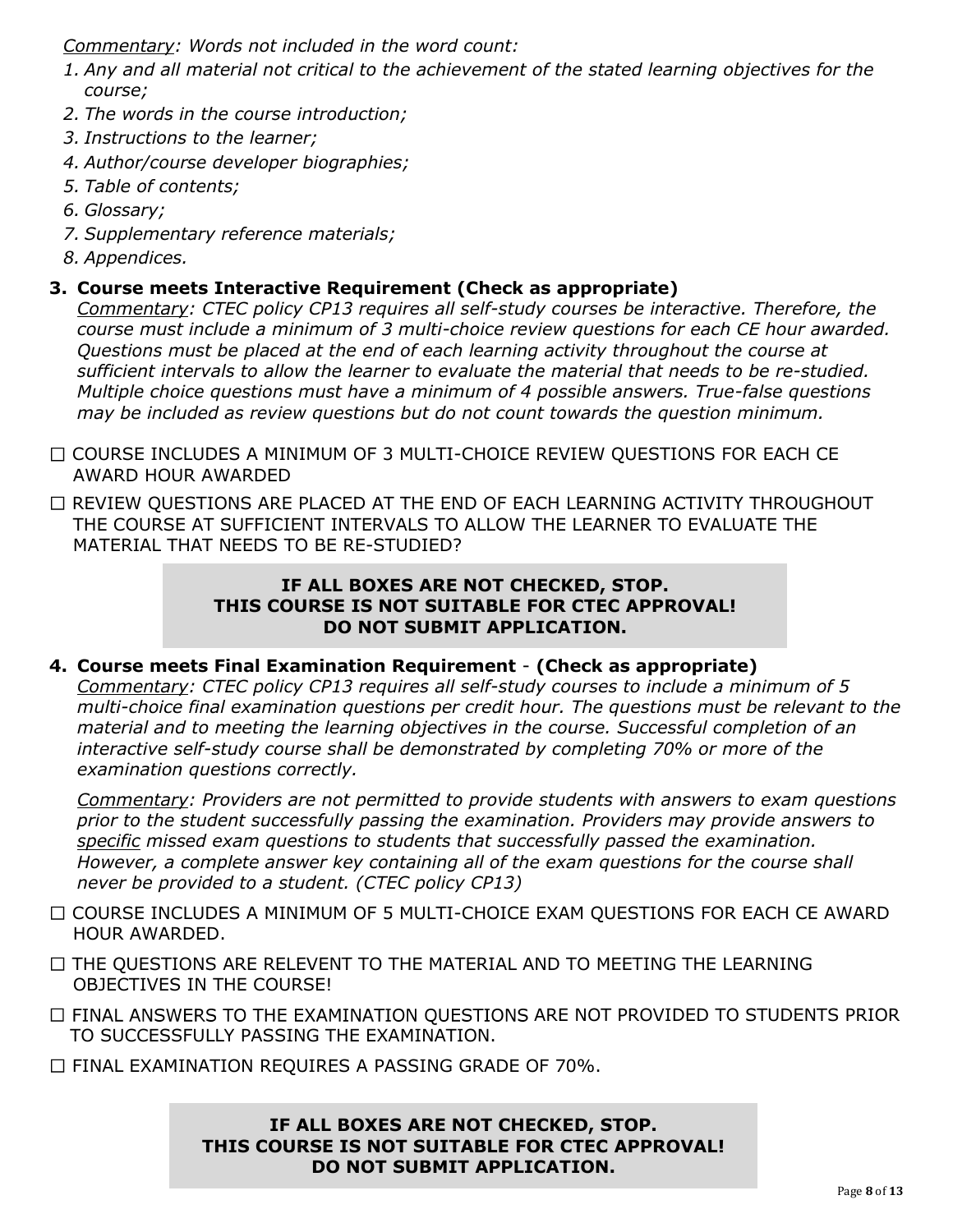### **H. Is this application for a bundled set of courses? See CP13(j)**

- Yes
- $\Box$  No

### **If yes identify the courses included in the bundle:**

- $\Box$  Federal Tax Law up to 10 hours granted
- $\Box$  Federal Update up to 3 hours granted
- $\Box$  Ethics up to 2 hours granted
- $\Box$  State Tax Law up to 5 hours granted

*Commentary: Per CP 13(j) "Bundled CE Courses - Where a curriculum provider sells a bundled course that includes 2 or more of the four needed education categories of the annual CTEC CE education requirement (federal tax subjects, federal tax update, ethics or California tax topics):*

- 1. The measure of credit hours, as determined under 13(e) or 13(f) will be applied to each category as if it were a separate course.
- 2. The number of interactive review questions required for each category will be determined separately as per 13(g).
- 3. A separate final exam, as per 13(j), shall be administered separately for each category of the course.
- 4. Where a curriculum provider has obtained a single CTEC number for the bundled course the student is required to pass all the offered category examinations separately to successfully complete the course. Note: If each category has a separate CTEC course number, then each is successfully completed upon the passage of the separate examination.

CTEC has developed a set of policies that also include education standards that a CTEC approved course must adhere to. All providers are required to familiarize themselves with the current policies prior to submitting an application for approval. All CTEC policies can be found on the CTEC website at http://www.ctec.org/Provider/ProviderPolicies/

### **IF THIS COURSE MATERIAL DOES NOT COMPLY WITH 1, 2, 3, 4 AND ABOVE, STOP. THIS COURSE IS NOT SUITABLE FOR CTEC APPROVAL! DO NOT SUBMIT APPLICATION.**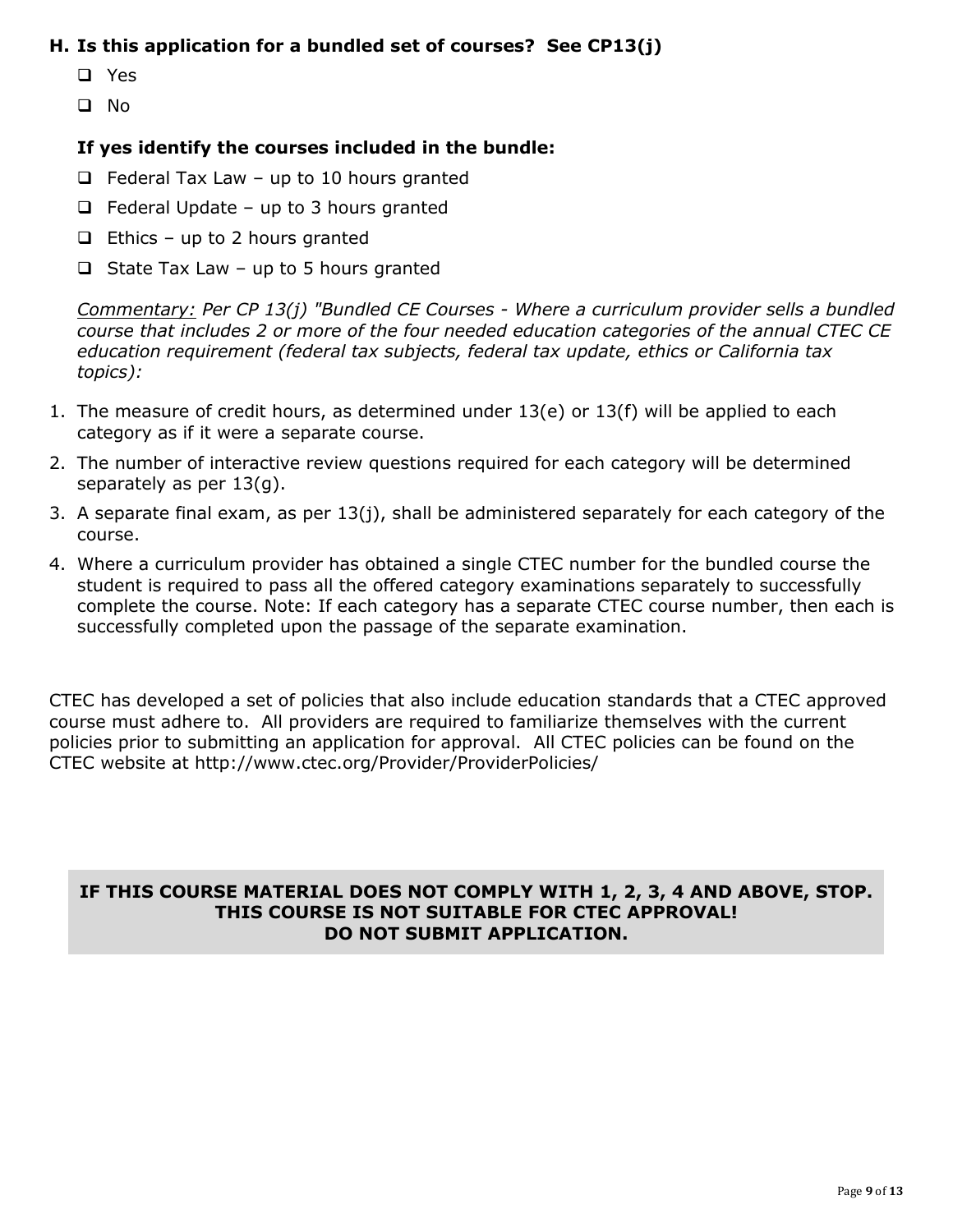## *REQUIRED MATERIALS CHECKLIST*

- **I.** The following materials must be included with the application:
	- **1. Approved Provider Application Form**
	- **2. Application fee \$600 - check made payable to CTEC**
	- **3. IRS Approved Provider letter**
	- **4. Student Course Materials**

### **Self-study courses**

- $\Box$  Include the entire course syllabus and materials.
- $\Box$  If the course is a packaged course that includes more than one of the required education elements (Fed Tax Subject, Federal tax Update, Ethics and California Tax Subjects) include and clearly identify the separate elements that make up the package.
- $\Box$  Include workbook, homework or practice problems included in the course.
- $\Box$  Include the final examination and answer key.

### **Face-to-face Courses**

- $\Box$  If the course uses a syllabus, include it
- $\Box$  If used, include PowerPoint Presentation
- $\Box$  Include Instructors Guide or Lesson Plan
- **5. Student Evaluation Form** Include a copy of the "student evaluation" form used for this course. The form must comply with the requirements of CTEC policy CP08 and at a minimum include the following rated from 1 to 5 with 5 being the highest.

### **6. Copy of the curriculum provider's refund policy**

- **7. Curriculum provider's policy regarding course(s) update**
	- $\Box$  Provider acknowledges to agree and abide by CTEC policy CP32 Course Update Guidelines.
- **8. Completion Certificate** Include a copy of the actual "completion certificate" used for this course. The form must comply with the requirements of CTEC policy CP11.

### **9. Provider Compliance Form Signed**

### **10. Course Advertising and Promotion**

 $\Box$  If this is a renewal application include a sample advertisement that includes the course advertising and promotion disclosures as required by CTEC policy CE05.

 $\Box$  If is first time application; include a plan for informing students of the following policies.

*Commentary: Providers shall inform prospective students that the California Tax Education Council has approved the provider and/or course. The Provider Name and Number listed in any disclosure must be the same name and number found on the curriculum provider approval received from the California Tax Education Council. The Course Name and Number listed in any disclosure must be the same name and number found in the CTEC Provider database.* 

**Approved Disclosure Types:** The following is a pre-approved disclosure for CTEC approved providers:

1. Short Version - a short version for limited-space ads; a promotional disclosure need only list the course name, CTEC course number and hours of federal and state credit offered.

2. Long Form Version - (Provider Name) has been approved by the California Tax Education Council to offer continuing education courses that count as credit towards the annual "continuing education" requirement imposed by the State of California for CTEC Registered Tax Preparers. A listing of additional requirements to register as a tax preparer may be obtained by contacting CTEC at P.O. Box 2890, Sacramento, CA, 95812-2890, toll-free by phone at (877) 850-2832, or on the Internet at [www.ctec.org.](http://www.ctec.org/)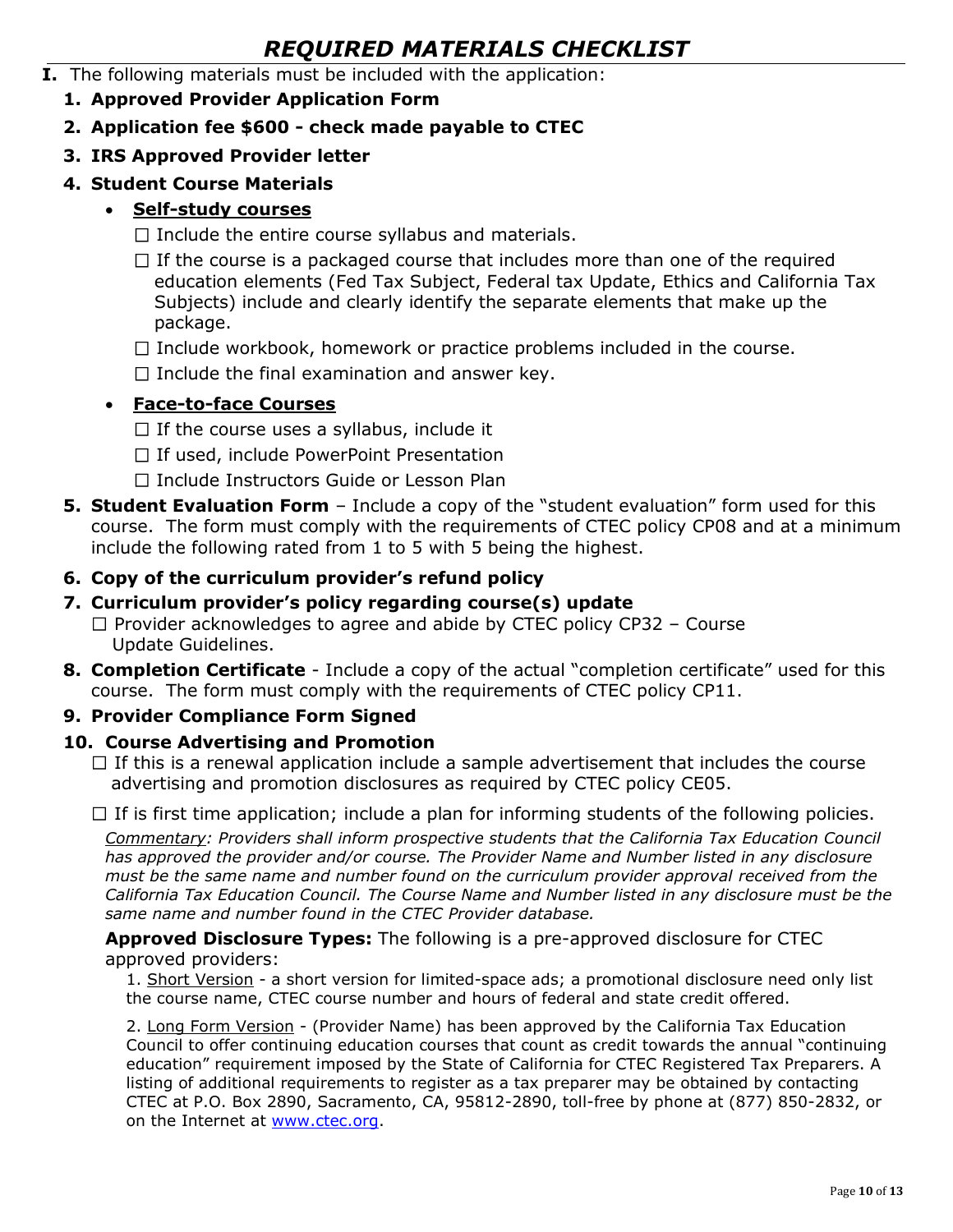# **Provider Compliance Form**

In an effort to assist individuals in finding and identifying approved courses presented by approved providers, providers must agree to the following standards.

### **Provider agrees to the following**:

- 1. We will use only pre-approved CTEC disclosures as directed.
- 2. We will meet the Course Presentation standard #2 by distributing stated information to all students prior to registration.
- 3. We will submit education electronically to CTEC within 30 calendars days between January 16 and June 30 and within 10 business days for any other period within the calendar year in which the student completes the course as outlined in policy CP06 (Provider Reporting Requirement).
- 4. We will evaluate courses as outlined in policy CP08 (Student Course Evaluations) with an evaluation form or some other means, of which will be disclosed to CTEC.
- 5. We will distribute a certificate of completion to all successful graduates. This certificate will include the required information identified in policy CP11 (Completion Certificate) and noted in Provider Reporting #1. (Providers should set up an online reporting timetable with students. For example: Students will be reported online within 10 business days.)
- 6. We will designate a CTEC Administrator who will represent our institution with CTEC and will inform CTEC of any changes as outlined in policy CP12 (Provider CTEC Administrator/On-Site Coordinator).
- 7. We will only offer courses for which we are approved. We will obtain necessary approval for any new course offering such as distance learning or interactive.
- 8. Provider acknowledges to agree and abide by CTEC policy CP32 Course Update Guidelines.
- 9. We understand that it is our responsibility to maintain an understanding of all CTEC policies that pertain to providers.

### **Provider acknowledges following**:

10.We have read and will abide by the entire provider policies included on the CTEC website.

- 11.More specifically, for self-study courses, we are aware of the requirements:
	- Pertaining to use of government and general publications (Policy CP24)
	- That CE credits are determined by either using the word formula or pilot testing methods (Policy CP13).
	- For interactive review questions (Policy CP13)
	- Curriculum providers must ensure that materials are clearly written, technically accurate, current, complete, and sufficient to meet the course learning objectives. In addition, the review and exam questions cannot be look-up type questions. (Policy CP23)
- 12.The California Business & Professions Code requires that all California Registered Tax Preparers complete a 60 hour qualifying course and 20 hours of annual continuing education. We understand that courses developed in an attempt to circumvent those requirements and award inflated CE credits can lead to a loss of provider status.

| Signature | Name (Print) | Title | Date |
|-----------|--------------|-------|------|
|           |              |       |      |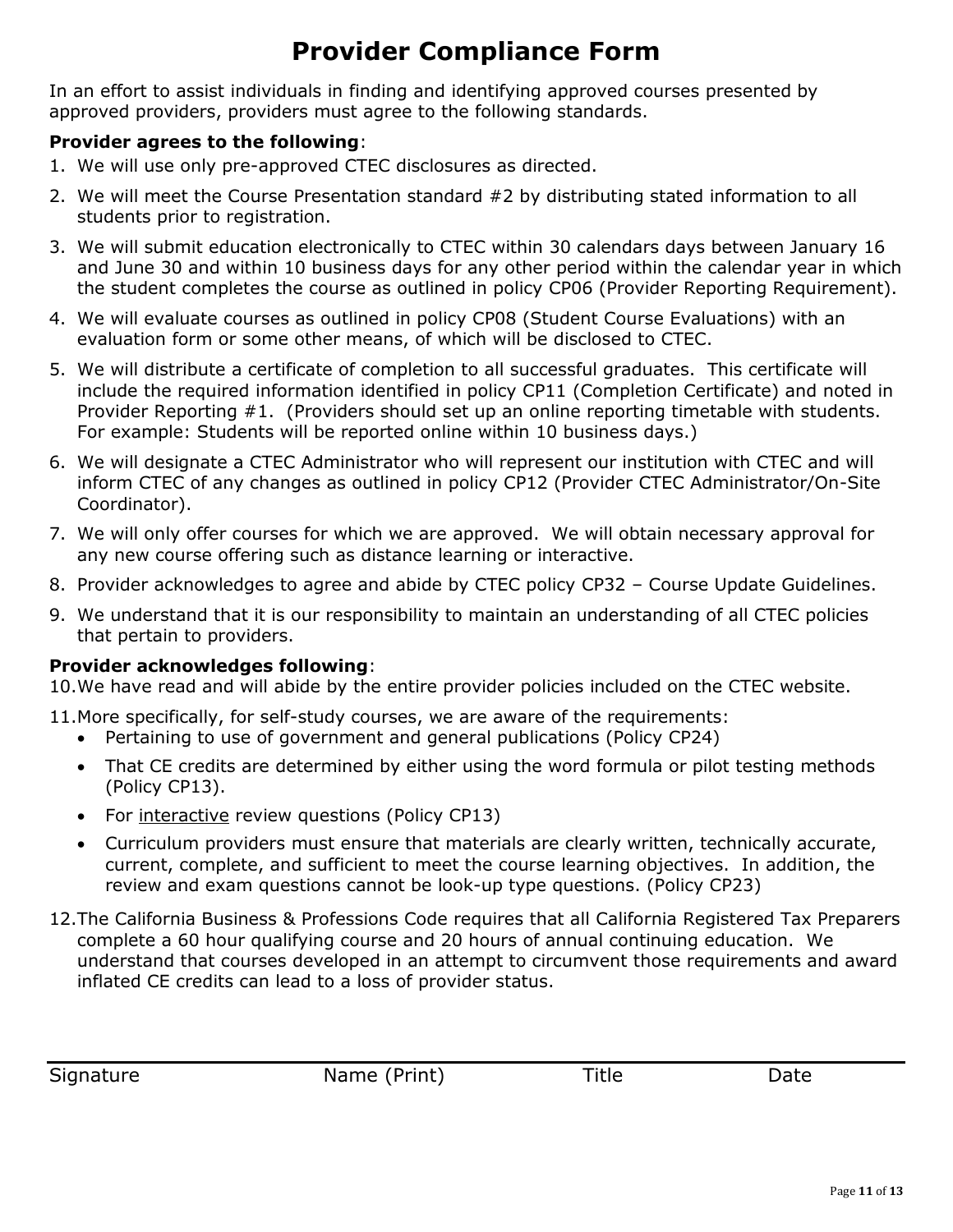# **SAMPLE STUDENT COURSE EVALUATION FORM**

[CE Provider Name] [IRS-issued Course Number] [CTEC-issued Course Number] [Course Name]

**Instructions:** Please comment on all of the following evaluation points for this course and circle a number grade, using a 1-5 scale, with 5 being the highest.

|                                                                                         |           |  | $\overline{\phantom{1}}$   |  |
|-----------------------------------------------------------------------------------------|-----------|--|----------------------------|--|
| Were the course materials accurate and relevant, and did they contribute                | $5$ 4 3 2 |  | $\overline{\phantom{0}}$ 1 |  |
|                                                                                         | 5 4 3 2 1 |  |                            |  |
| Were the facilities/equipment appropriate (if applicable)?                              | 5 4 3 2 1 |  |                            |  |
| Was the course syllabus or handout materials satisfactory?                              | 5 4 3 2 1 |  |                            |  |
|                                                                                         | 5 4 3 2 1 |  |                            |  |
| If applicable, were individual instructors knowledgeable and effective?                 |           |  |                            |  |
| Number hours to complete the course (Self-study only)                                   |           |  |                            |  |
|                                                                                         |           |  |                            |  |
| Part of the course you found <i>least</i> beneficial: _________________________________ |           |  |                            |  |

Additional comments: \_\_\_\_\_\_\_\_\_\_\_\_\_\_\_\_\_\_\_\_\_\_\_\_\_\_\_\_\_\_\_\_\_\_\_\_\_\_\_\_\_\_\_\_\_\_\_\_\_\_\_\_\_\_\_\_\_\_

|               |             |  | At the conclusion of the course would you like us to contact you about your comments? |  |
|---------------|-------------|--|---------------------------------------------------------------------------------------|--|
| $\square$ YES | <b>D NO</b> |  |                                                                                       |  |

\_\_\_\_\_\_\_\_\_\_\_\_\_\_\_\_\_\_\_\_\_\_\_\_\_\_\_\_\_\_\_\_\_\_\_\_\_\_\_\_\_\_\_\_\_\_\_\_\_\_\_\_\_\_\_\_\_\_\_\_\_\_\_\_\_\_\_\_\_\_

\_\_\_\_\_\_\_\_\_\_\_\_\_\_\_\_\_\_\_\_\_\_\_\_\_\_\_\_\_\_\_\_\_\_\_\_\_\_\_\_\_\_\_\_\_\_\_\_\_\_\_\_\_\_\_\_\_\_\_\_\_\_\_\_\_\_\_\_\_\_

Name: \_\_\_\_\_\_\_\_\_\_\_\_\_\_\_\_\_\_\_\_\_\_\_\_\_\_\_\_\_\_\_\_\_ Phone: \_\_\_\_\_\_\_\_\_\_\_\_\_\_\_\_\_\_\_\_

## Please turn in at the conclusion of the course.